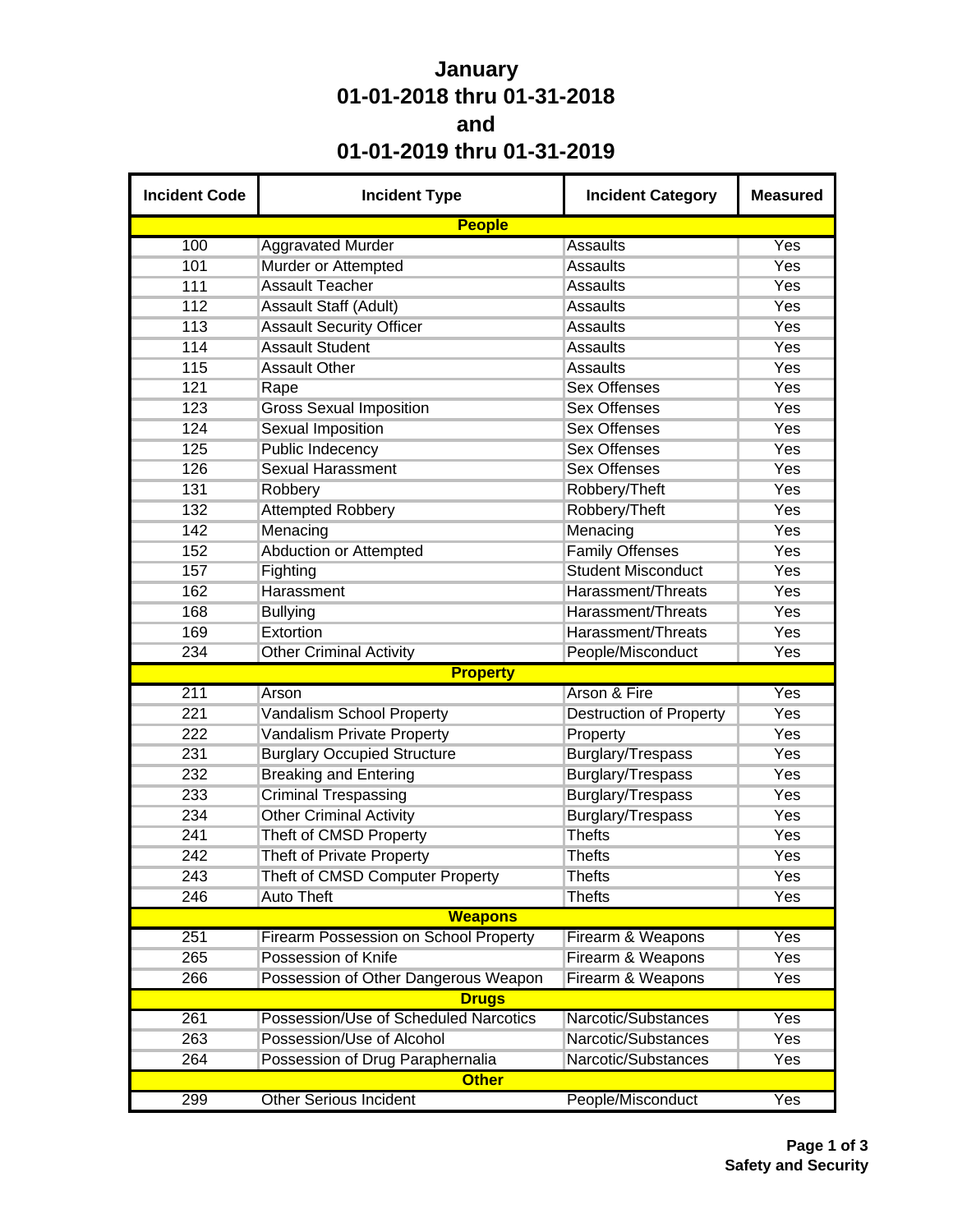## *Safety and Security Monthly Summary - January*

| <b>High School</b>                           |        |                |                 |                 |        |           | K8                                           |        |          |         |       |       |         |
|----------------------------------------------|--------|----------------|-----------------|-----------------|--------|-----------|----------------------------------------------|--------|----------|---------|-------|-------|---------|
| <b>All Incidents</b>                         |        |                |                 |                 |        |           | <b>All Incidents</b>                         |        |          |         |       |       |         |
| Jan 17-18                                    |        |                | 44              |                 |        | Jan 17-18 |                                              |        |          | 86      |       |       | Jan 17- |
| Jan 18-19                                    |        |                | 32              |                 |        | Jan 18-19 |                                              |        |          | 56      |       |       | Jan 18- |
| Change                                       | Change |                |                 |                 | $-35%$ |           |                                              | Change |          |         |       |       |         |
| <b>Quantity - Measured Serious Incidents</b> |        |                |                 |                 |        |           | <b>Quantity - Measured Serious Incidents</b> |        |          |         |       |       | Q       |
|                                              | People | Property       | Weapons         | Drugs           | Other  |           |                                              | People | Property | Weapons | Drugs | Other |         |
| Jan 17-18                                    | 18     | $\overline{4}$ | 10 <sup>1</sup> | 10 <sup>1</sup> |        | Jan 17-18 |                                              | 58     | 9        | 6       | 3     | 10    | Jan 17- |
|                                              |        |                |                 |                 |        |           |                                              |        |          |         |       |       |         |



|           | High School          |           | K8                   |                     | <b>Monthly Total</b> |
|-----------|----------------------|-----------|----------------------|---------------------|----------------------|
|           | <b>All Incidents</b> |           | <b>All Incidents</b> |                     | <b>All Incidents</b> |
| Jan 17-18 | 44                   | Jan 17-18 | 86                   | Jan 17-18 (Monthly) |                      |
| Jan 18-19 | 32                   | Jan 18-19 | 56                   | Jan 18-19 (Monthly) |                      |
| Chana     | <b>270/</b>          | Chana     | 2E0/                 | Chann               |                      |

## **Quantity - Measured Serious Incidents Quantity - Measured Serious Incidents Quantity - Measured Serious Incidents**

| ပ္က<br>leapol<br>Φ<br>৯<br>ទ្ធ<br>횽<br>∸<br>⊭<br>="<br>௳<br>ᄔ |           | Φ<br>횽<br>Φ<br>௨ | ∽<br>Φ<br>௨<br>– | يم<br>د<br>ਠ<br>eap<br>3 | gs<br>- | ∸<br>Φ          |                     | gldo<br>Φ<br>௳ | –<br>$\overline{\mathsf{D}}$<br>⊻<br>ட | ၯ<br>₩<br>w | ვ.    | ৯  |
|---------------------------------------------------------------|-----------|------------------|------------------|--------------------------|---------|-----------------|---------------------|----------------|----------------------------------------|-------------|-------|----|
| Jan 17-18<br>10 <sub>l</sub><br>10<br>181<br>$\sqrt{2}$       | Jan 17-18 | 58               | 9                | 6                        |         | 10 <sub>1</sub> | Jan 17-18 (Monthly) | 76             | 13 <sup>1</sup>                        |             | 16 13 | 12 |
| Jan 18-19<br>10 <sup>1</sup><br>$\sim$<br>13                  | Jan 18-19 | 38               | 10               | $\Omega$                 |         |                 | Jan 18-19 (Monthly) | 51             | 12 <sub>l</sub>                        | 12          |       |    |



|                  |                 |       |  | K8                                           |        |          |         |       |       |  | <b>Monthly Total</b>                         |        |          |          |       |       |
|------------------|-----------------|-------|--|----------------------------------------------|--------|----------|---------|-------|-------|--|----------------------------------------------|--------|----------|----------|-------|-------|
|                  |                 |       |  | <b>All Incidents</b>                         |        |          |         |       |       |  | <b>All Incidents</b>                         |        |          |          |       |       |
| 44               |                 |       |  | Jan 17-18                                    |        |          | 86      |       |       |  | Jan 17-18 (Monthly)                          |        |          | 130      |       |       |
| 32               |                 |       |  | Jan 18-19                                    |        |          | 56      |       |       |  | Jan 18-19 (Monthly)                          | 88     |          |          |       |       |
|                  |                 |       |  |                                              |        |          |         |       |       |  |                                              |        |          |          |       |       |
| Change<br>$-27%$ |                 |       |  |                                              |        |          | $-35%$  |       |       |  | Change<br>$-32%$                             |        |          |          |       |       |
|                  | cidents         |       |  | <b>Quantity - Measured Serious Incidents</b> |        |          |         |       |       |  | <b>Quantity - Measured Serious Incidents</b> |        |          |          |       |       |
| Weapons          | Drugs           | Other |  |                                              | People | Property | Weapons | Drugs | Other |  |                                              | People | Property | Weapons  | Drugs | Other |
| 10               | 10 <sup>1</sup> | 2     |  | Jan 17-18                                    | 58     | 9        | 6       | 3     | 10    |  | Jan 17-18 (Monthly)                          | 76     |          | 13 16 13 |       | 12    |
| 10               | $\overline{2}$  | 5     |  | Jan 18-19                                    | 38     | 10       | 2       | 2     | 4     |  | Jan 18-19 (Monthly)                          | 51     |          | 12 12    | 4     | 9     |